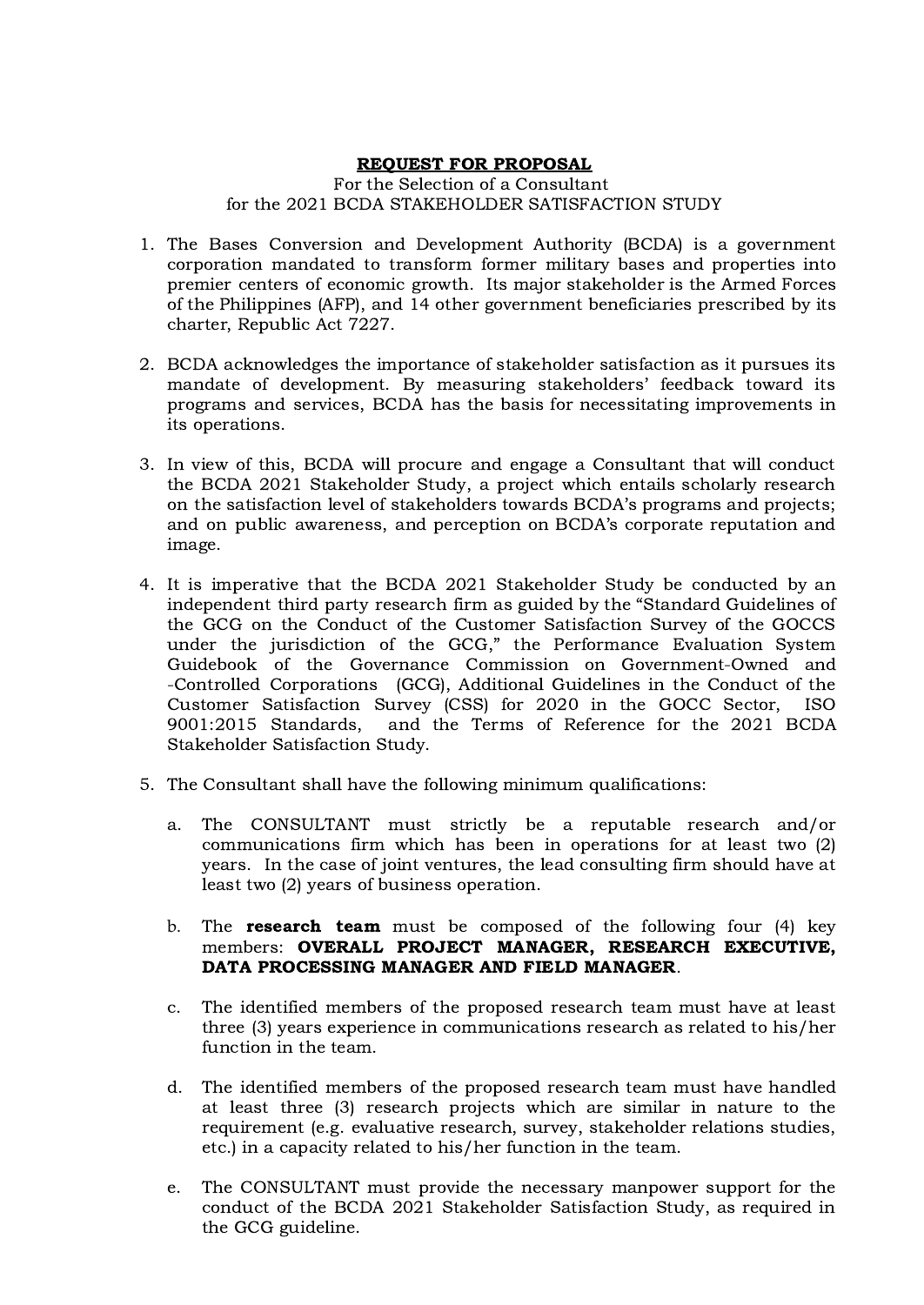- f. The CONSULTANT must be registered online with the Philippine Government Electronic Procurement System (http://www.philgeps.gov.ph) as a legitimate service provider for government requirements. The CONSULTANT is mandated to register with the PhilGEPS and provide a PhilGEPS Registration number as a condition for award of the contract.
- g. The CONSULTANT shall be assessed based on the most favorable compliance with the criteria.
- 6. The CONSULTANT to be hired shall be responsible for the following:
	- a. The CONSULTANT shall perform research, data gathering, data processing, analysis and assessment for the BCDA 2021 Stakeholder Satisfaction Study, in accordance to the Guidebook for GOCCs Enhanced Standard Methodology for the Conduct of the Customer Satisfaction Survey (Starting 2020) and the Classifications of GOCCs According to Survey Methodology (Starting 2020), and Additional Guidelines in the Conduct of the Customer Satisfaction Survey (CSS) for 2020 in the GOCC Sector, which forms part of the Terms of Reference (TOR).
	- b. The CONSULTANT shall perform data collection and data processing necessary for the BCDA 2021 Stakeholder Satisfaction Study based on the Guidebook for GOCCs Enhanced Standard Methodology for the Conduct of the Customer Satisfaction Survey (Starting 2020), the Classifications of GOCCs According to Survey Methodology (Starting 2020) and the GCG-transmitted survey questionnaires for the Conduct of Customer Satisfaction Survey as attached, as part of the TOR.
	- c. The CONSULTANT shall perform data analysis and provide recommendations for consideration of top management in pursuing its plans and programs for stakeholders—guided by GCG Guidelines and the ISO 9001: 2015 standards.
	- d. The CONSULTANT shall prepare, present and submit to BCDA top management the BCDA Stakeholder Satisfaction Study with supporting comprehensive reports, based on GCG guidelines and BCDA requirements.
	- e. The CONSULTANT shall conduct a two-part study to give an overall picture of stakeholder satisfaction rating and feedback from BCDA's various stakeholders apart from those identified by GCG.
	- f. The CONSULTANT shall adhere to agreed timelines.
	- g. The CONSULTANT shall shoulder the compensation of the project team and support staff that will be engaged for the conduct of the Study, as well as the expenses for meals, transportation, and additional accommodation, if in case the BCDA staff house is unavailable on required dates.
- 7. The BCDA shall draw up a list of consultants from those who have submitted their Letter of Intent, Technical Proposal and Financial Proposal, in accordance with the provisions of the revised Implementing Rules and Regulations (IRR) of Republic Act 9184 (R.A. 9184).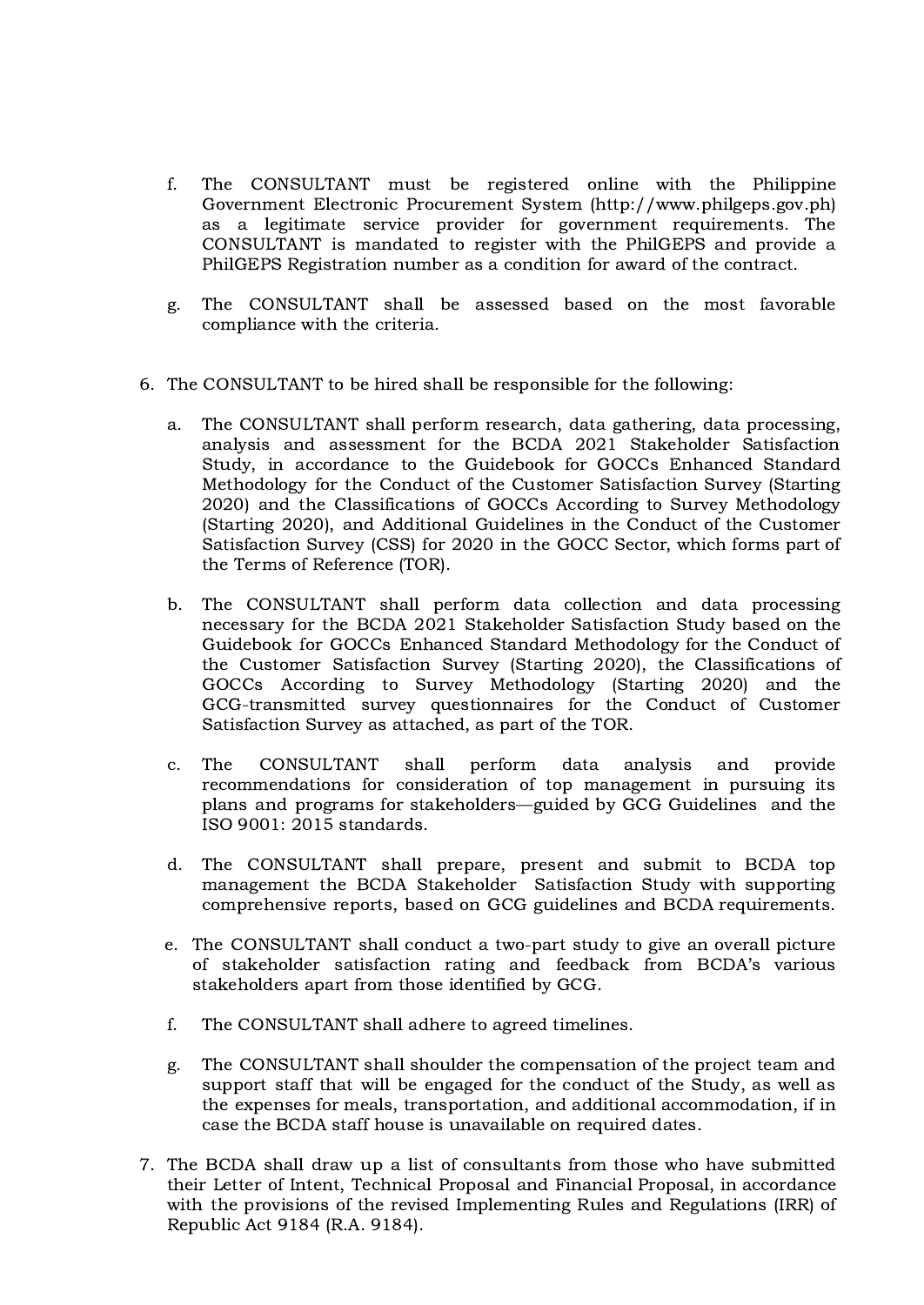- 8. The CONSULTANT shall be evaluated based on the Quality Cost Based Evaluation (QCBE) procedure wherein the Technical and Financial Proposal are given weights of 85% and 15%, respectively. The QCBE procedure is described under Section 33.2.1b of Republic Act 9184 and its 2016 Implementing Rules and Regulations.
- 9. The criteria and rating system for the selection of the winning consultant are as follows:

| <b>Evaluation Criteria</b>                                                  | Weight | Minimum<br><b>Technical</b><br><b>Score</b> |
|-----------------------------------------------------------------------------|--------|---------------------------------------------|
| <b>Technical Proposal</b>                                                   | 85%    | 70%                                         |
| Applicable Years of Experience<br>of the Consultant/Firm (20%)              | 20%    |                                             |
| Similar projects completed (20%)                                            | 20%    |                                             |
| Qualification of personnel who<br>shall be assigned to the project<br>(20%) | 20%    |                                             |
| Research Design (40%)                                                       | 40%    |                                             |
| <b>Financial Proposal</b>                                                   | 15%    |                                             |
| <b>TOTAL SCORE</b>                                                          | 100%   |                                             |

The **Minimum Technical Score** of 70% should be met.

10. The CONSULTANT is also required to submit the following documents to be used by BCDA as bases for the technical evaluation.

### Technical Proposal:

The CONSULTANT is required to submit the following documents described in Annex H of the Revised IRR of RA 9184 under "Appendix A: Documentary Requirement of Alternative Methods of Procurement as bases for technical evaluation by BCDA.

- Annex A: Valid and current Mayor's Permit (city or municipal)/ Municipal License, where the principal place of business of the prospective bidder is located.
- Annex B: Valid Tax Clearance
- Annex C: PhilGEPS Registration Number
- Annex D: Company Profile
- Annex E: List of similar ongoing and completed projects of the firm from June 4, 2019 to present (Technical Proposal Form 1)
- Annex F: CV of Consultant's Assigned Key Team Members Each CV should show the length of experience and a list of ongoing and completed projects handled from June 4, 2019 until the present (Technical Proposal Form 2)